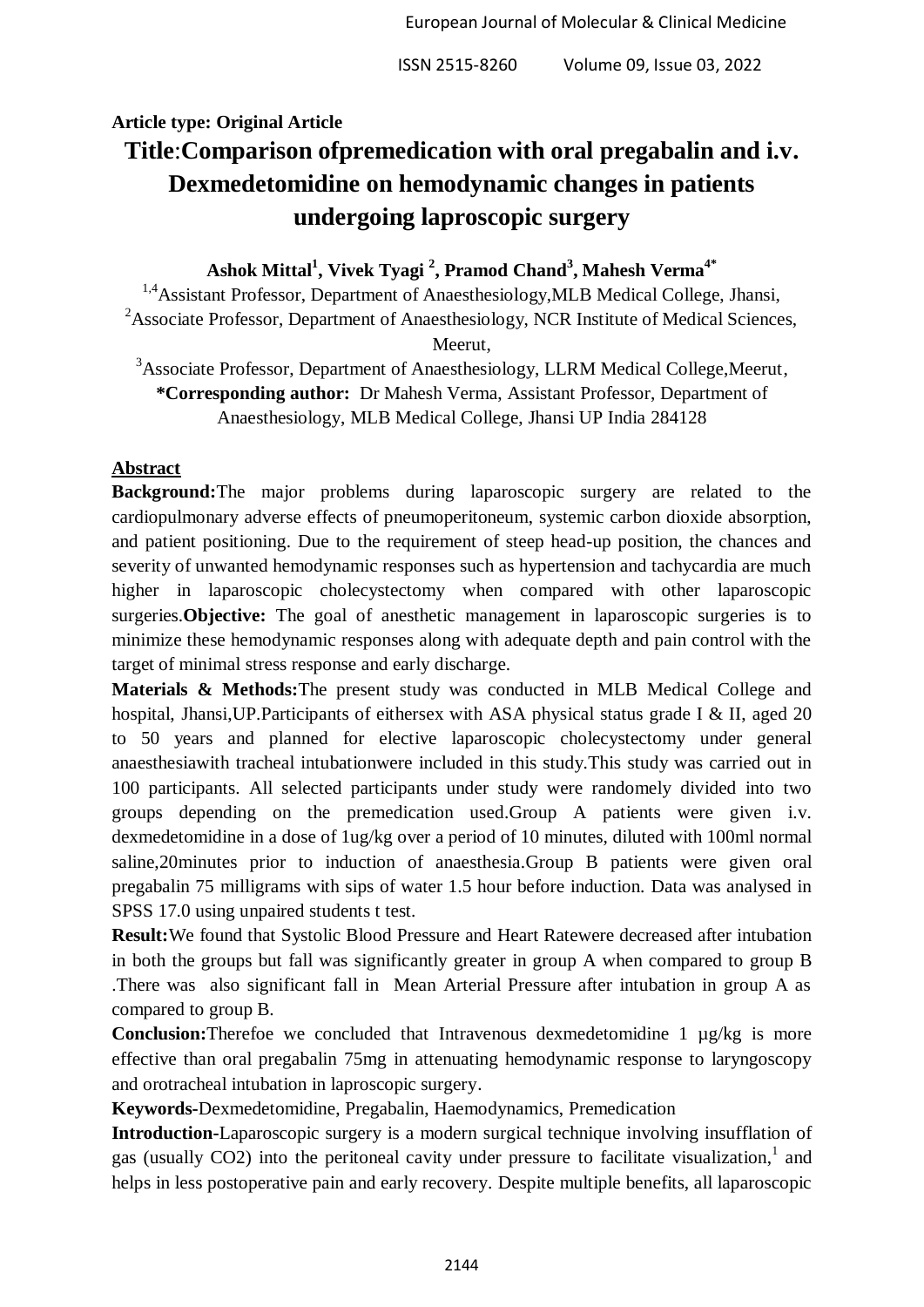surgeries are challenging from an anesthesia point of view, mainly due to significant alteration of hemodynamics, resulting from the combined effects of pneumoperitoneum, patient positioning, and hypercapnia from the absorbed CO2.In addition to this,hemodynamic pressor response to laryngoscopy and tracheal intubation is associated with increased circulating catecholamines, tachycardia, hypertention, increased myocardial oxygen demand and dysrhythmias<sup>2,3</sup> therefore patients with preexisting cardiovascular or cerebral disease may be at increased risk of morbidity and mortality, if subjected to adverse pressor response<sup>4</sup>.

There is also an increase in the circulating blood volume, which is due to the shifting of blood from the splanchnic capacitance blood vessels to the systemic circulation.

Dexmedetomidine is an alpha 2 adrenoceptor agonist, is gaining popularity for its sympatholytic, sedative, anesthetic sparing and hemodynamic stabilizing properties without significant respiratory depression.<sup>1,4</sup>

Dexmedetomidine, the pharmacologically active d-isomer of medetomidine [4-[S]-[1-(2,3 dimethyl phenyl)-ethyl]-1h-imidazole is a highly specific and selective alpha-2 adrenoceptor agonist<sup>5,6</sup>. The alpha2: alpha1 binding selectivity ratio of dexmedetomidine is  $1620:1$ compared to 220:1 for clonidine. Studies have indicated that dexmedetomidine has prominent anesthetic sparing effects .Studies in human volunteers have demonstrated clonidine like analgesic, sedative, sympatholytic and cardiovascular effects<sup>7,8,9</sup>.

Gabamimetic drugs like gabapentin and Pregabalin have been successfully used by various authors as oral premedication to attenuate pressor response during airway instrumentation, to decrease the preoperative anxiety and to reduce perioperative opiod consumption $10,11$ . Pregabalin has analgesic, anticonvulsant, and anxiolytic effects.<sup>12,13</sup> Several studies have demonstrated the efficacy of oral pregabalin on post-operative pain and reduction of parenteral analgesics. Oral pregabalin attenuates pressor response to laryngoscopy and endotracheal intubation<sup>14,15</sup>. Pregabalin appears to produce an inhibitory modulation of neuronal excitability particularly in areas of CNS (neocortex, amygdala and hippocampus) and results in reduction of various neurotransmitters including glutamate, noradrenalin, serotonin, dopamine and substance P and hence produces analgesic effect<sup>15</sup>. Pregabalin is inactive at GABAA and GABAB receptors. It is not converted metabolically and it does not alter GABA uptake and degradation.

Therefore we hypothesized that these drugs can be used to attenuate the sympathoadrenal responses to laryngoscopy and endotracheal intubation. This study was designed to explore the comparison of effect of premedication with dexmedetomidine versus pregabalin on hemodynamic changes in patients undergoing laparoscopic surgery.

Hence objectives of the current study are to compare the changes in Heart Rate between the two groups, To compare the changes in Systolic Blood Pressure, Diastolic Blood Pressure and Mean Arterial Pressure and to study the side effects of the two drugs.

**Material and Methods:** Present study was conducted in the Department of Anesthesiology and Critical Care Medicine, MLB medical college, Jhansi. The study was conducted as continuous prospective double blind randomized control trial. After getting the ethical approval from college ethics committee, subjectswere included in the study . A total of 100 participants were admitted for this study.An informed consent was taken either from patients or their first degree relatives. Theinclusion criteria adopted in this study are: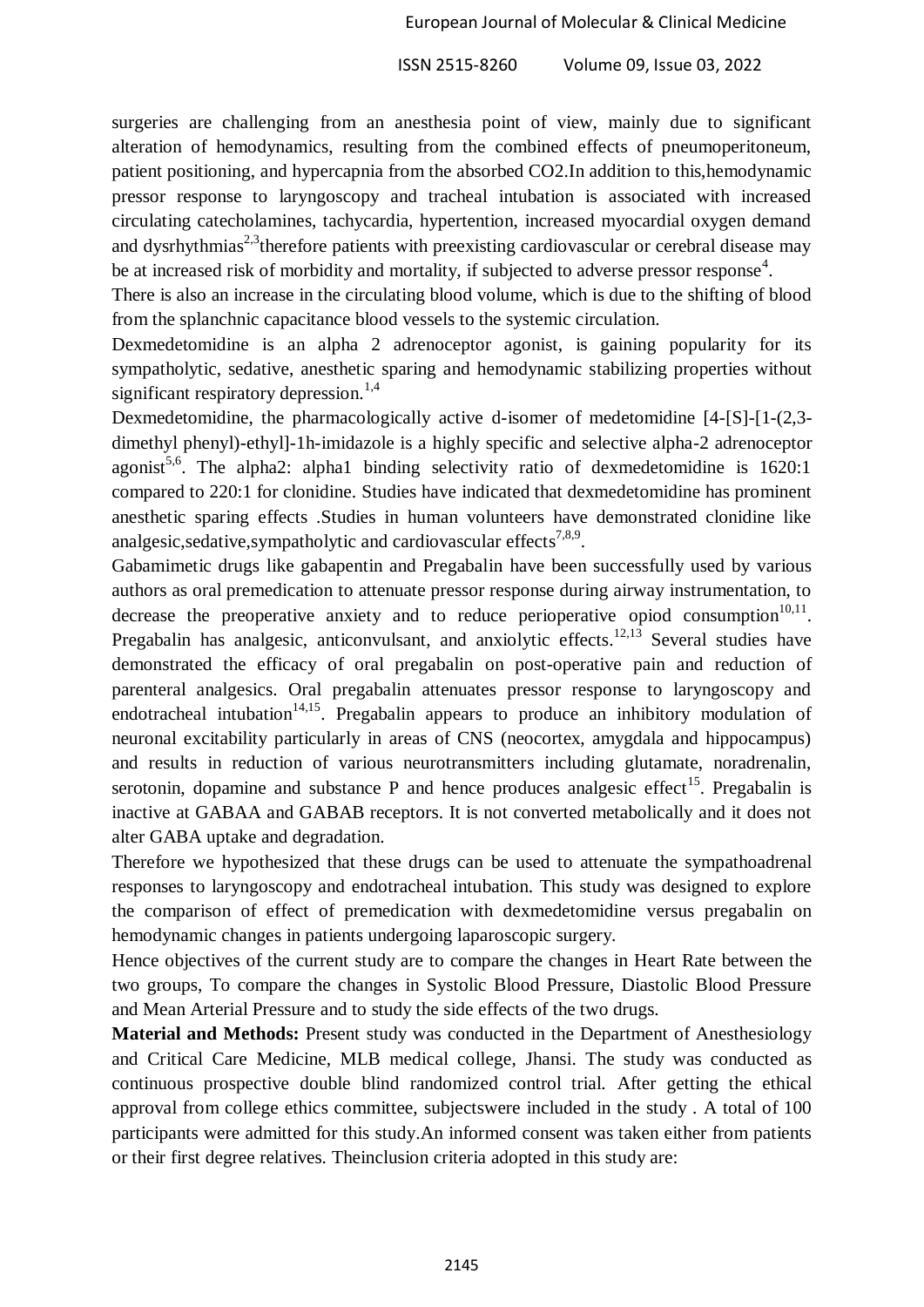1-Prebooked patients who had given consent for the procedure

2-Age: 20 to 50 years

3- Patients of either sex with ASA classification status I & II .

#### **Exclusion criteria**:

1-Patients with difficult airway

2-Patients with medical disorders like cardiovascular, renal and liver diseases, COPD, Epilepsy

3- Patients taking drugs like Beta blockers, Calcium channel blockers, Tricyclic antidepressants, serotonin reuptake inhibitors

**Sample size:** Sample size for the current study was calculated using power analysis. The power for the current study was set to 0.9 and the two-sided type I error is set at 0.05. The exact sample size was coming out to be 88 which was arbitrarily increase to 100.

## **ANAESTHETIC TECHNIQUE**

All the participants who met the inclusion criteria were randomized in to two groups (Group A and Group B) using computer generated randomization.AllPatients were premedicated on the night before surgery with Tablet Ranitidine 150mg and Tablet Alprazolam 0.5mg. Intravenous line was secured with l8 Gauze cannula. Baseline heart rate, Systolic blood pressure, Diastolic blood pressure and Mean arterial pressure was recorded before giving study drug.

Group A patients were given iv dexmedetomidine in a dose of 1ug/kg over a period of 10 min diluted with 100ml normal saline,20min prior to induction of anesthesia through an infusion pump.Group B patients were given pregabalin 75 milligram orally with sips of water 1.5 hour before induction. On arrival in the operating room, monitors were attached and the patient's heart rate, systolic blood pressure, diastolic blood pressure, mean arterial pressure and oxygen saturation  $(SPO<sub>2</sub>)$  were recorded. All the patients of both groups were given inj. Glycopyrrolate0.2mg I.V.,InjOndansetron 4mg IV, inj.Fentanyl2ug/kg I.V. and Inj. midazolam 1mg I.V. All the patients were preoxygenated with 100% oxygen for 5 minutes and Induction was done with Inj. propofol in a dose sufficient for loss of verbal command, followed by Inj. Vecuronium bromide(0.1mg/kg) to provide neuromuscular blockade and ventilated by mask for at least 3 minutes using 100% oxygen and 1 MAC of isoflurane. Laryngoscopy was performed with a macintosh laryngoscope and trachea was intubated with appropriate size cuffed Endotracheal tube and connected to anesthesia machine through closed breathing circuit and air entry over the both sides of chest was checked and confirmed by End tidal CO2 graph. Anesthesia was maintained with 66% N2O, 33% O2, Isoflurane 1 MAC and I.V. Vecuronium boluses (1/4 of loading dose)as per requirement.

At the end of surgical procedure, residual neuromuscular blockade was antagonized with Inj. neostigmine 0.05mg/kg and Inj. glycopyrrolate 0.01mg/kg I.V. Extubation was carried out as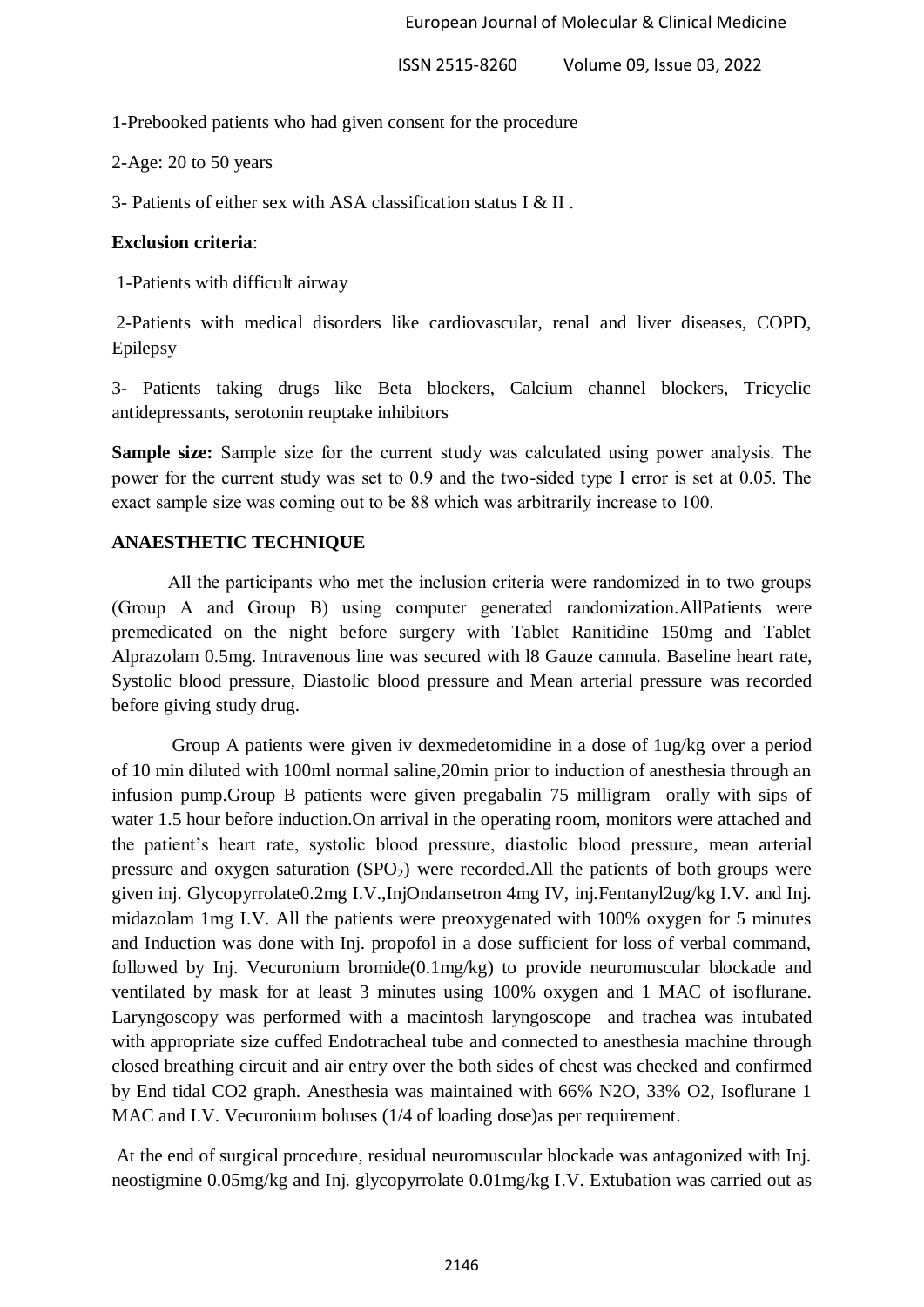a routine procedure and stress response to extubation was recorded. Patients were shifted to recovery room and were monitored for postoperative complications.

**Statistical analysis:** Data have been collected and entered in Microsoft excel sheet and imported to SPSS17.0 for the statistical analysis. Unpaired student's t test was applied to find out the significance of the difference of mean. The results were expressed as mean $\pm SD$ .

**Results:** There was no significant difference in the baseliine values of heart rate in two groups but after intubation fall in heart rate was significantly more in group- A as compared to group- B (p values<0.0005). Table-1

| Heart Rate (bpm)                             | <b>GROUP-A</b> | <b>GROUP-B</b>    | <b>P-VALUE</b> |
|----------------------------------------------|----------------|-------------------|----------------|
| <b>Baseline</b><br>(before<br>premedication) | 88.45 ± 8.72   | $86.5 \pm 9.88$   | 0.3029         |
| <b>After premedication</b>                   | 86.45±8.37     | $85.5 \pm 7.84$   | 0.5589         |
| <b>After induction</b>                       | 80.4±10.23     | $84.0 \pm 9.72$   | 0.8416         |
| <b>Afterintubation(minutes)</b>              |                |                   |                |
| <b>Immediately</b>                           | 78.12±10.02    | 89.76±10.45       | < 0.0001       |
| 5                                            | 75.45±11.8     | $86.33 \pm 11.59$ | < 0.0001       |
| 10                                           | 78.0±12.45     | 84.46 ±10.37      | < 0.0001       |
| 15                                           | 77.4±11.68     | $83.85 \pm 9.76$  | < 0.0001       |
| 30                                           | 74.50±8.67     | $77.4 \pm 9.24$   | 0.1064         |

**Table-1: Changes in Mean Heart Rate.**

# **Table-2: Changes in Systolic Blood Pressure.**

| <b>Systolic Blood Pressure</b><br>(mmhg)  | <b>GROUP-A</b> | <b>GROUP-B</b>    | <b>P-VALUE</b> |
|-------------------------------------------|----------------|-------------------|----------------|
| <b>Baseline (before</b><br>premedication) | 131.98±8.76    | 130.89±9.62       | .5550          |
| <b>After premedication</b>                | 127.08±6.16    | $130.92 \pm 7.46$ | .0060          |
| <b>After induction</b>                    | 107.56±5.39    | $109.44 \pm 6.79$ | .1284          |
| After                                     |                |                   |                |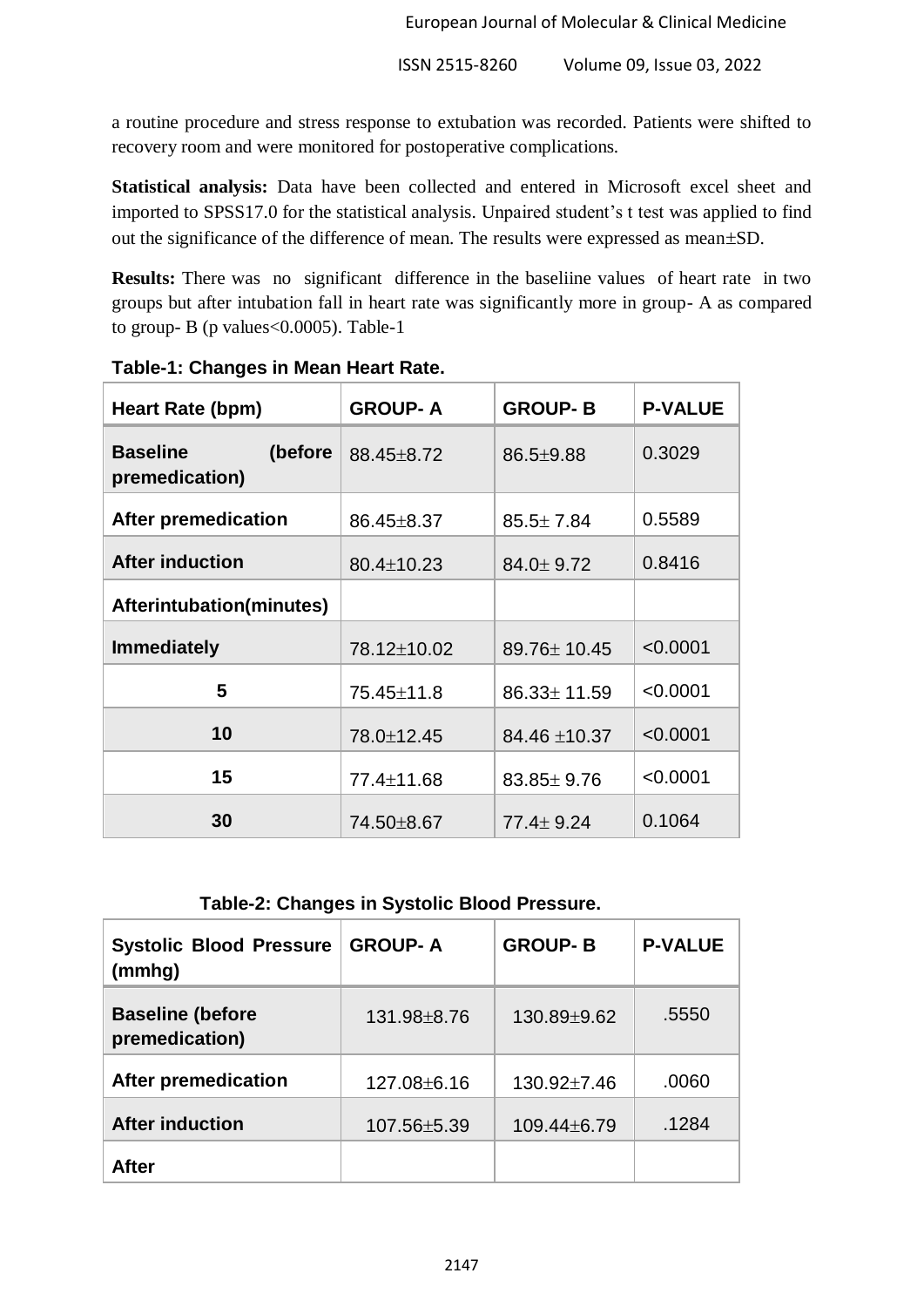| intubation(minutes) |             |                   |          |
|---------------------|-------------|-------------------|----------|
| <b>Immediately</b>  | 118.04±6.00 | 126.68±7.33       | < 0.0001 |
| 5                   | 117.96±3.65 | 124.68±4.74       | < 0.0001 |
| 10                  | 109.12±3.50 | $118.52 \pm 4.53$ | < 0.0001 |
| 15                  | 109.32±4.37 | 117.08±4.33       | < 0.0001 |
| 30                  | 112.72±4.38 | 114.24±4.07       | < 0.0753 |

Table-2shows there was no significant difference in baseline values of the Systolic Blood Pressure in both groups but after intubation fall in Systolic Blood Pressure was significantly more in group A- when compared to group-  $B(p \text{ value} < 0.0005)$ .

**Table-3: Changes in Diastolic Blood Pressure.**

| <b>Diastolic Blood Pressure</b><br>(mmhg)    | <b>GROUP-A</b>   | <b>GROUP-B</b>  | <b>P-VALUE</b> |
|----------------------------------------------|------------------|-----------------|----------------|
| <b>Baseline</b><br>(before<br>premedication) | 66.46±6.78       | 65.8±7.43       | .6844          |
| <b>After premedication</b>                   | 63.48±4.73       | $65.4 \pm 4.83$ | .0452          |
| <b>After induction</b>                       | $53.4 \pm 5.51$  | 54.08±3.55      | .4782          |
| <b>After</b><br>intubation(minutes)          |                  |                 |                |
| immediately                                  | 59.04±5.51       | 63.28±4.88      | .0001          |
| 5                                            | 58.52±2.88       | 62.96±4.75      | < 0.0001       |
| 10                                           | 54.66±2.58       | 59.24±4.34      | < 0.0001       |
| 15                                           | 54.04±2.36       | 58.04±4.28      | < 0.0001       |
| 30                                           | $56.52 \pm 2.49$ | 57.16±4.89      | .4115          |

Table-3 shows there was no significant difference in baseline values of the Diastolic Blood Pressure in both groups but there was significant fall in Diastolic Blood Pressure only after intubation in group- A as compared to group- B ( $p<0.0005$ ).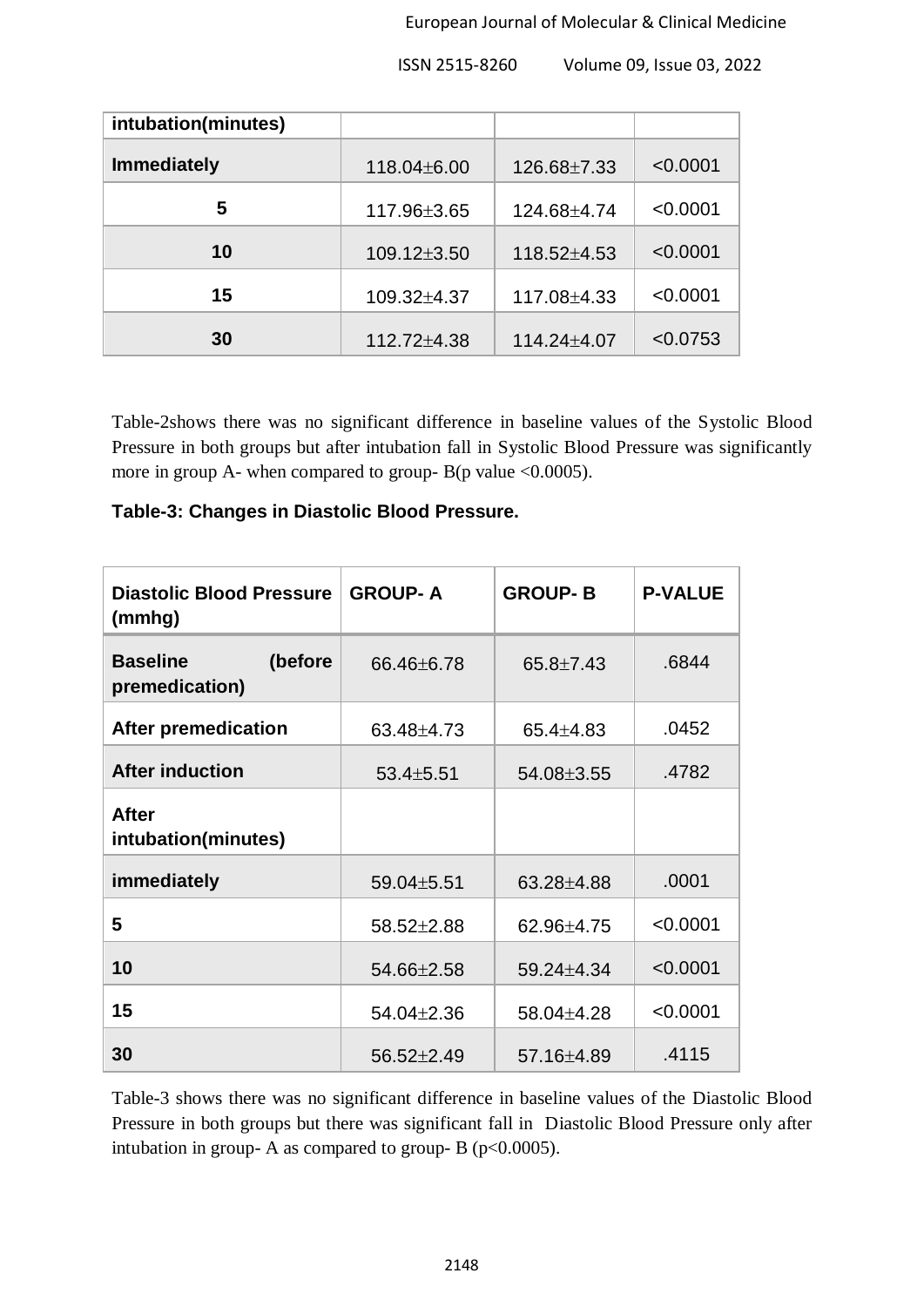| <b>Mean Arterial Pressure</b><br>(mmhg)   | <b>GROUP-A</b>   | <b>GROUP-B</b>   | <b>P-VALUE</b> |
|-------------------------------------------|------------------|------------------|----------------|
| <b>Baseline (before</b><br>premedication) | $97.73 \pm 8.78$ | 98.68±9.82       | 0.6112         |
| <b>After premedication</b>                | 95.63±7.92       | $97.66 \pm 8.56$ | 0.2213         |
| <b>After induction</b>                    | 80.54±9.79       | 84.45±8.74       | 0.0377         |
| <b>After</b><br>intubation(minutes)       |                  |                  |                |
| <b>Immediately</b>                        | 86.57±10.95      | 96.82±10.98      | < 0.0001       |
| 5                                         | 84.79±11.47      | 93.53±10.53      | < 0.0001       |
| 10                                        | 81.04±12.29      | 88.67±10.98      | < 0.0001       |
| 15                                        | 82.17±11.06      | 88.35±11.20      | 0.0066         |
| 30                                        | 84.11±9.34       | 86.0±10.65       | 0.3317         |

**Table-3: Changes in Mean Arterial Pressure**

Table-4shows there was no significant difference in the baseline values of mean arterial pressure in two groups but there was significant fall in MAP only after intubation in group A as compared to group B

**Discussion-**Present study evaluates the comparison of efficacy of dexmedetomidine and pregabalin as premedication drugs to attenuate hemodynamic pressure response during laryngoscopy and intubation. Hemodynamic responses to laryngoscopy and tracheal intubation should be attenuated due to associated risk of myocardial ischemia or cerebral hemorrhage. If no specific measures are taken to prevent hemodynamic response, the heart rate can increase from 26 to 66%, depending on the method of intubation, and systemic blood pressure can increasefrom 36 to 45% due to exaggerated sympathetic outflow or receptor hypersensitivity. These hemodynamic changes can be detrimental in elderly and hemodynamically compromised patients. More recently, Aronson and Fontes<sup>16</sup> found that among the various component of blood pressure, preoperative pulse pressure was independently and significantly associated with postoperative stroke, renal failure, and mortality in patients undergoing coronary artery bypass surgery. Rise in pulse pressure as few as 10 mm Hg in both normotensive and hypertensive individual is associated with 20% or more increase risk of renal, coronary, and cerebral events. Numerous techniques have been used to reduce the incidence and severity of these hemodynamic responses.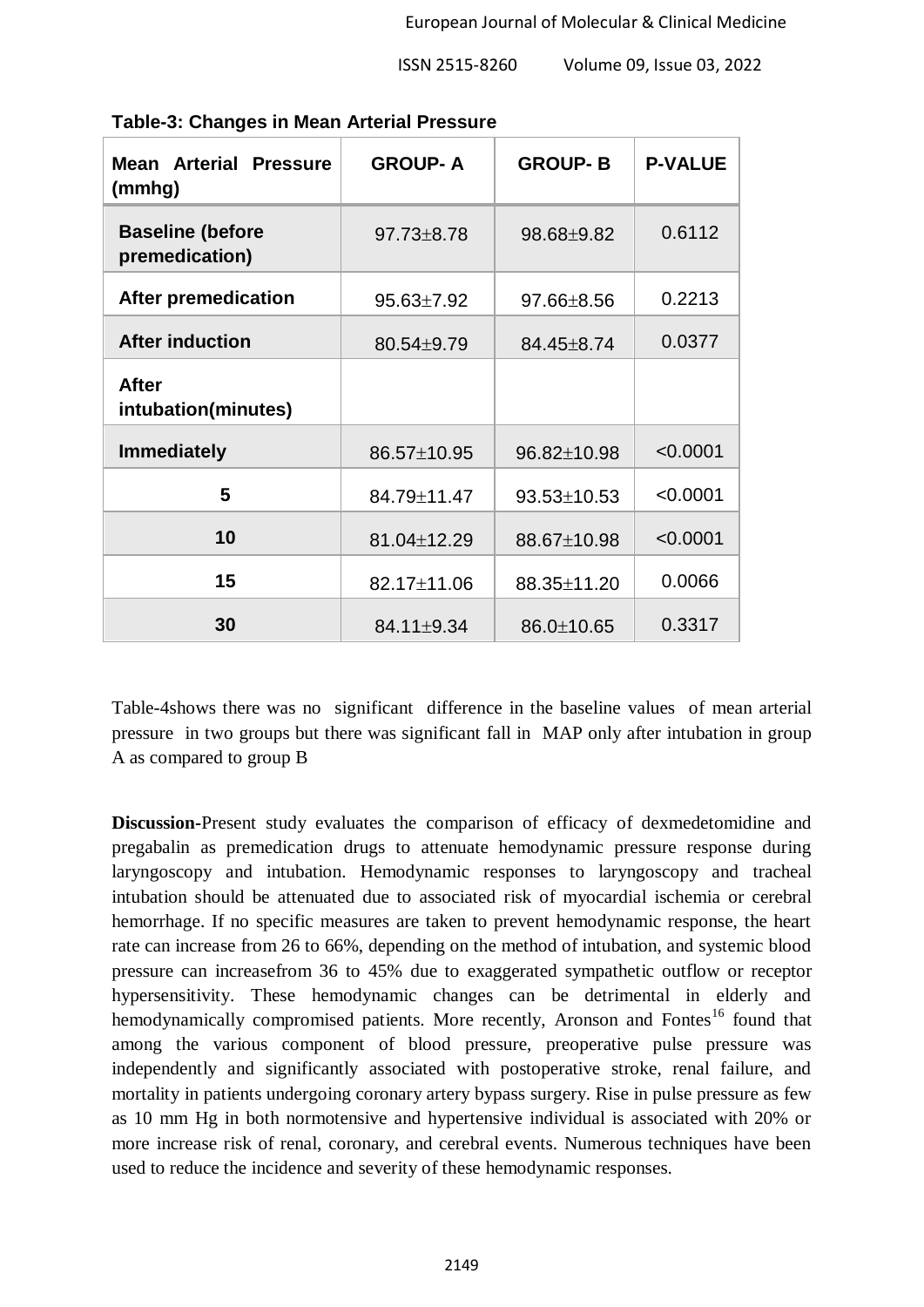In order to reduce the incidence and severity of the hemodynamic responses of laryngoscopy and intubation, many pharmacological methods were evaluated either in the premedication or during induction,with controversial results. Tachycardia and rhythm disturbances can be attenuated by omitting atropine as premedicant. Many studies have reviewed the impact of different drugs on blood pressure following laryngoscopy. The most important were lidocaine, esmolol, sodium nitroprusside, and fentanyl. Among opioids, remifentanil (1.0 μg kg<sup>-1</sup>), alfentanil (10-20 μg kg<sup>-1</sup>), or fentanyl (0.5-1.0 μg kg<sup>-1</sup>) were reported to have the most stable effect on hemodynamic responses to laryngoscopy and tracheal intubation, but they prolonged the recovery time $17,18,19$  Intranasal nitroglycerine attenuated the hypertensive response to laryngoscopy and intubation, but tachycardia was observed.Singh H, Vichitvejpaisal P *et al.,*<sup>16</sup>. Reported that 150 mg esmolol bolus was superior to intravenous high-dose lidocaine or low-dose fentanyl in preventing the tachycardia associated with intubation.

**Conclusion:**The primary outcome of our study showed that intravenous dexmedetomidine is more effective than oral pregabalin in attenuating hemodynamic responses to laryngoscopy and endotracheal intubation in laproscopic surgery.Dexmedetomidine produces hyperpolarization of noradrenergic neurons and suppression of neuronal firing in the locus cerelous that leads to decrease in systemic noradrenalin release and attenuation of sympathoadrenal responses during laryngoscopy and intubation

**Acknowledgment:** I would also like to express my profound gratitude to all the participants for their co-operation and for their immense faith they reposed in me

## **References**

- 1- Liu X, Li Y, Kang L, Wang Q. Recent Advances in the Clinical Value and Potential of Dexmedetomidine. *J Inflamm Res*. 2021;14:7507-7527 [https://doi.org/10.2147/JIR.S346089.](https://doi.org/10.2147/JIR.S346089)
- 2- Yoo KY, Jeong CW, Kim WM, et al. Cardiovascular and arousal responses to singlelumen endotracheal and double-lumen endobronchial intubation in the normotensive and hypertensive elderly. *Korean J Anesthesiol*. 2011;60(2):90-97. doi:10.4097/kjae.2011.60.2.90
- 3- Kyung Y. Yoo, JongUn Lee, Hak S. Kim, Woong M. Im; Hemodynamic and Catecholamine Responses to Laryngoscopy and Tracheal Intubation in Patients with Complete Spinal Cord Injuries. *Anesthesiology* 2001; 95:647–651 doi: <https://doi.org/10.1097/00000542-200109000-00017>
- 4- Kaur M, Singh PM. Current role of dexmedetomidine in clinical anesthesia and intensive care. *Anesth Essays Res*. 2011;5(2):128-133. doi:10.4103/0259-1162.94750
- 5- Virtanen R. Pharmacological profiles of medetomidine and its antagonist,atipamezole. Acta Vet Scand Suppl. 1989;85:29-37. PMID: 2571275.
- 6- Kallio A, Scheinin M, Koulu M, Ponkilainen R, Ruskoaho H, Viinamäki O, Scheinin H. Effects of dexmedetomidine, a selective alpha 2-adrenoceptor agonist, on hemodynamic control mechanisms. ClinPharmacolTher. 1989 Jul;46(1):33-42. doi: 10.1038/clpt.1989.103. PMID: 2568211.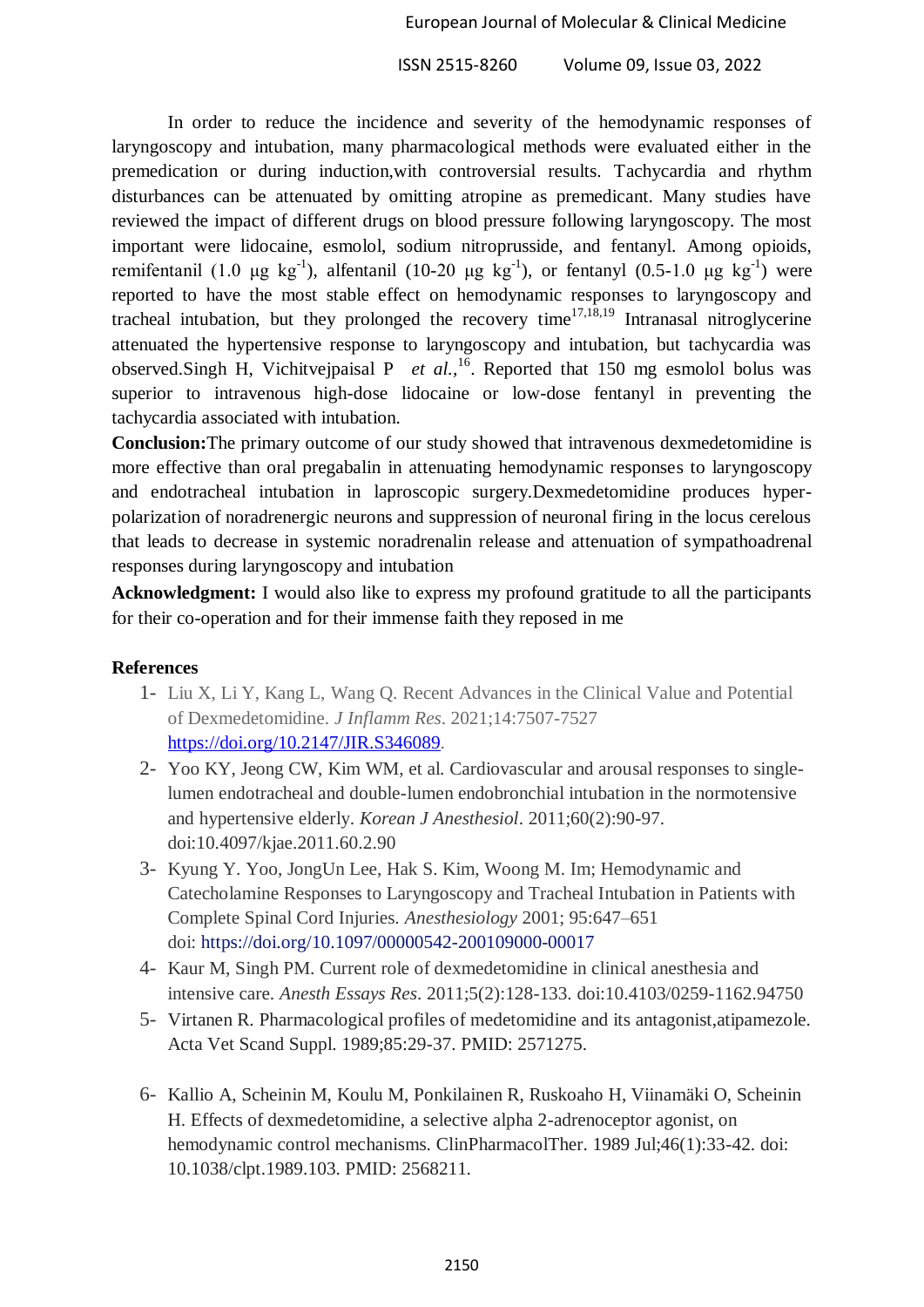- 7- Sulaiman S, Karthekeyan RB, Vakamudi M, Sundar AS, Ravullapalli H, Gandham R. The effects of dexmedetomidine on attenuation of stress response to endotracheal intubation in patients undergoing elective off-pump coronary artery bypass grafting. *Ann Card Anaesth* 2012;15:39-43.
- 8- Naaz S, Ozair E. Dexmedetomidine in current anaesthesia practice- a review. *J ClinDiagn Res*. 2014;8(10):GE01-GE4. doi:10.7860/JCDR/2014/9624.4946.
- 9- Gertler R, Brown HC, Mitchell DH, Silvius EN. Dexmedetomidine: a novel sedativeanalgesic agent. *Proc (BaylUniv Med Cent)*. 2001;14(1):13-21. doi:10.1080/08998280.2001.11927725.
- 10-Singh D, Yadav JS, Jamuda BK, Singh P. Oral Pregabalin as Premedication on Anxiolysis and Stress Response to Laryngoscopy and Endotracheal Intubation in Patients Undergoing Laparoscopic Cholecystectomy: A Randomized Double-Blind Study. Anesth Essays Res. 2019 Jan-Mar;13(1):97-104. doi: 10.4103/aer.AER\_12\_19. PMID: 31031488; PMCID: PMC6444940.
- 11-Singh D, Yadav JS, Jamuda BK, Singh P. Oral Pregabalin as Premedication on Anxiolysis and Stress Response to Laryngoscopy and Endotracheal Intubation in Patients Undergoing Laparoscopic Cholecystectomy: A Randomized Double-Blind Study. *Anesth Essays Res*. 2019;13(1):97-104. doi:10.4103/aer.AER\_12\_19.
- 12-Zareba G. Pregabalin: a new agent for the treatment of neuropathic pain. Drugs Today (Barc). 2005 Aug;41(8):509-16. doi: 10.1358/dot.2005.41.8.910482. PMID: 16234874.
- 13-Ben-Menachem E. Pregabalin pharmacology and its relevance to clinical practice. Epilepsia. 2004;45 Suppl 6:13-8. doi: 10.1111/j.0013-9580.2004.455003.x. PMID: 15315511.
- 14-Rastogi B, Gupta K, Gupta PK, Agarwal S, Jain M, Chauhan H. Oral pregabalin premedication for attenuation of haemodynamicpressor response of airway instrumentation during general anaesthesia: A dose response study. *Indian J Anaesth*. 2012;56(1):49-54. doi:10.4103/0019-5049.93344
- 15-Singh D, Yadav JS, Jamuda BK, Singh P. Oral Pregabalin as Premedication on Anxiolysis and Stress Response to Laryngoscopy and Endotracheal Intubation in Patients Undergoing Laparoscopic Cholecystectomy: A Randomized Double-Blind Study. Anesth Essays Res. 2019 Jan-Mar;13(1):97-104. doi: 10.4103/aer.AER\_12\_19. PMID: 31031488; PMCID: PMC6444940.
- 16-Singh R, Sarkar A, Choubey S, Awasthi S, Tripathi R. Comparison of effects of intravenous clonidine and dexmedetomidine for blunting pressor response during laryngoscopy and tracheal intubation: A randomized control study. Anesthesia: Essays and Researches. 2014;8:361-65.
- 17-Gupta K, Sharma D, Gupta PK. Oral premedication with pregabalin or clonidine for hemodynamic stability during laryngoscopy and laparoscopic cholecystectomy: A